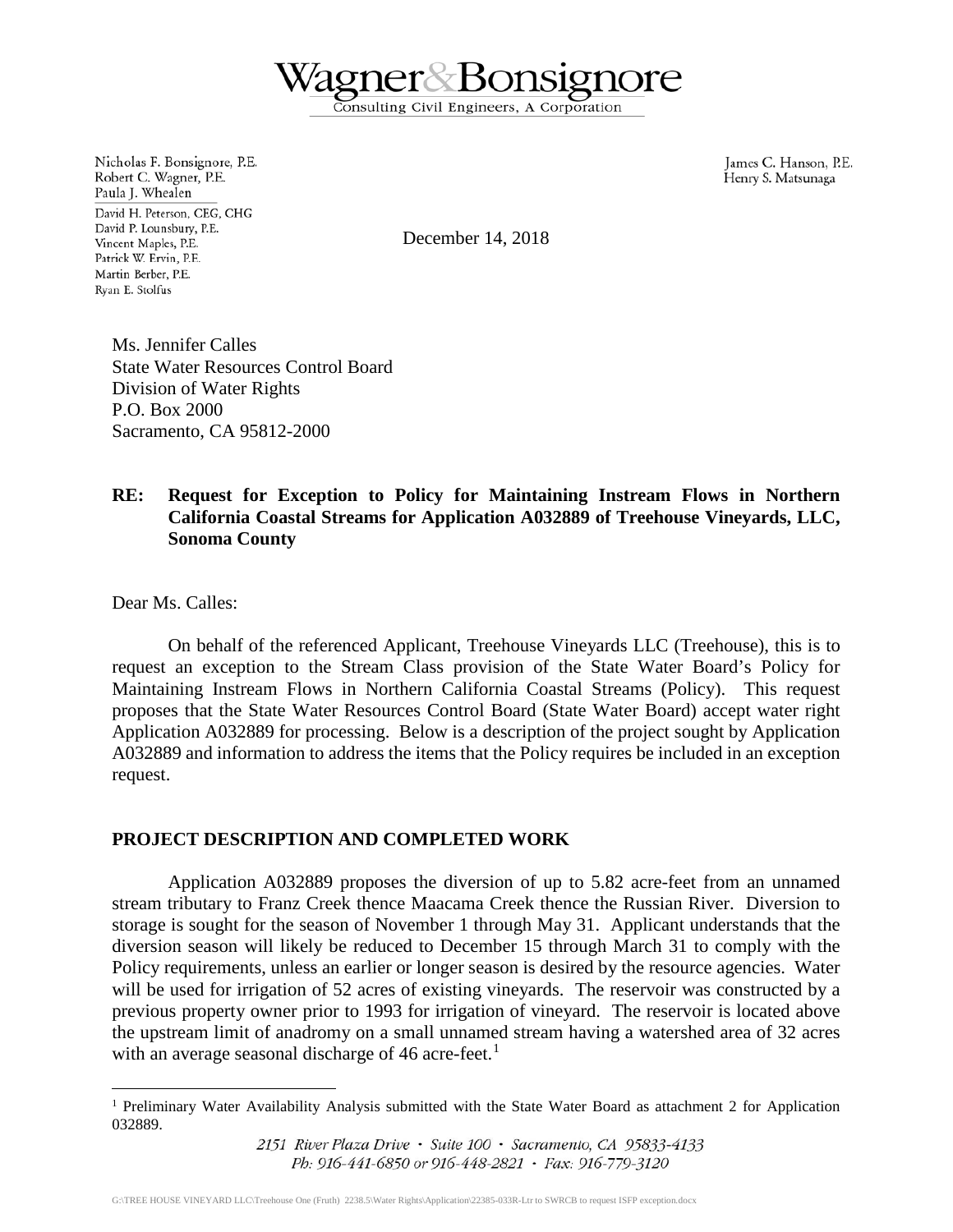Ms. Jennifer Calles December 14, 2018 Page 2

When Treehouse purchased the property they voluntarily filed Water Right Application A032889 with the State Water Board in order seek a legal claim of right for the existing pond, that was constructed by a previous property owner.

Treehouse has performed the following actions to date in order to bring the pond into compliance with State Water Board regulations;

- Prepared and filed an Application to Appropriate Water on December 4, 2017
- Prepared and filed an Initial Statement of Water Diversion and Use
- Had pond surveyed by a registered engineer to determine capacity
- Installed a staff gage measuring device in the pond
- Worked with neighbors to obtain permission for the State Water Board staff to access lands to prepare the Stream Classification Report

The subject reservoir was constructed prior 1993 and is located on a Class II stream according to the Stream Classification Survey conducted by State Water Board staff. Treehouse purchased the property and voluntarily filed Application A032889 to bring the pond into compliance. To date, Treehouse has spent over \$200,000 to file and process Application A032889 and meet the monitoring requirements with the expectation that the water right application could be accepted and processed, and eventually a Permit be issued. Treehouse is requesting that an exception to the Stream Class criteria of the Policy be made such that Application 032889 can be accepted and processed for obtaining a water right Permit.

All water storage and conveyance facilities, and place of use are developed, and water use has been made since at least 1993. Accordingly, the project named in Application A032889 qualifies for a Categorical Exemption under Title 14, California Code of Regulations, Section 15301, Existing Facilities.

# **EXCEPTION REQUEST REQUIREMENTS**

Policy Section 9.0 sets forth four items that an exception request shall contain. These items are addressed below:

### Reason for Exception Request

The existing pond was built by a previous property owner over 25 years ago, and Treehouse was not advised that a water right permit was necessary when they purchased the property. When Treehouse understood that a water right permit was required, they took immediate steps to retain a competent engineering firm to assist them with the required actions to seek authorization for the pond. Treehouse is looking to authorize an existing pond that is located on the property that they purchased to use for cultivation of vineyard. Without the pond authorized to be used to serve the vineyard, all agricultural operations will be required to be ceased. There is a small groundwater

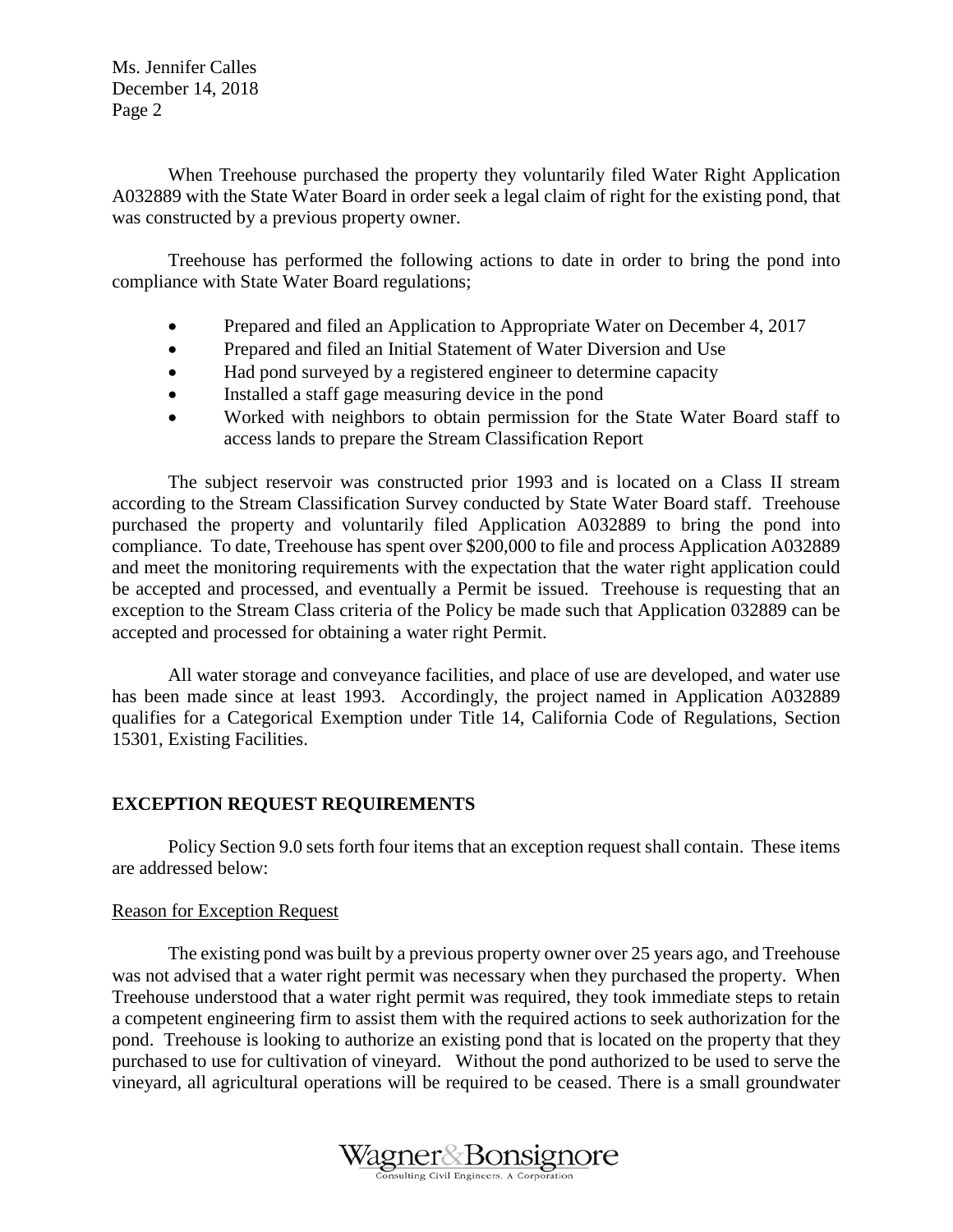Ms. Jennifer Calles December 14, 2018 Page 3

well on the property, however, it has since been determined that is does not provide adequate supply to provide for any vineyard operations.

## Documentation of the Reasons Why the Exception Will Not Compromise Maintenance of Instream Flows in the Policy Area

If the exception is granted, the project will not compromise maintenance of instream flows in the Policy area. The pond is located approximately 1,500 feet upstream of the upper limit of anadromy. When the Water Supply Report and Cumulative Diversion analysis is completed for this project as required by the Policy, the appropriate minimum bypass flows and maximum diversion rates will be set at a level to specifically maintain instream flows. The Applicant will abide by the process set forth in the Policy for reservoirs located on Class II streams and will agree to terms and conditions that are determined necessary to maintain instream flows.

### Explanation of How the Public Interest Will be Served by the Exception

If the exception is not granted, Treehouse will be required to either remove the pond or render the pond incapable of storing water subject to the State Water Board's permitting authority. This reservoir provides the sole source of water to serve the 52 acres of vineyard. There is no alternative or substitute source of water for these lands. Loss of the vineyard due to lack of irrigation supply would result in job elimination of the vineyard manager, supervisors, tractor drivers, truck drivers, foreman, and laborers for this project. The total annual payroll in connection with the vineyard operation in 2017 was \$350,000 – 400,000 and would be lost. Elimination of the vineyard will also result in a reduction of \$5,896 in property taxes for Sonoma County. Further the reservoir provides seasonal habitat for many species of birds and other wildlife in an area that is naturally devoid of water in the summer months.

Given the current economic and climatologic situation of Sonoma County and the state of California, it would seem that the public interest would be best served by accepting and processing Application A032889 to allow for Treehouse to obtain a legal right to continue to store water in the pond for use in its vineyard operation.